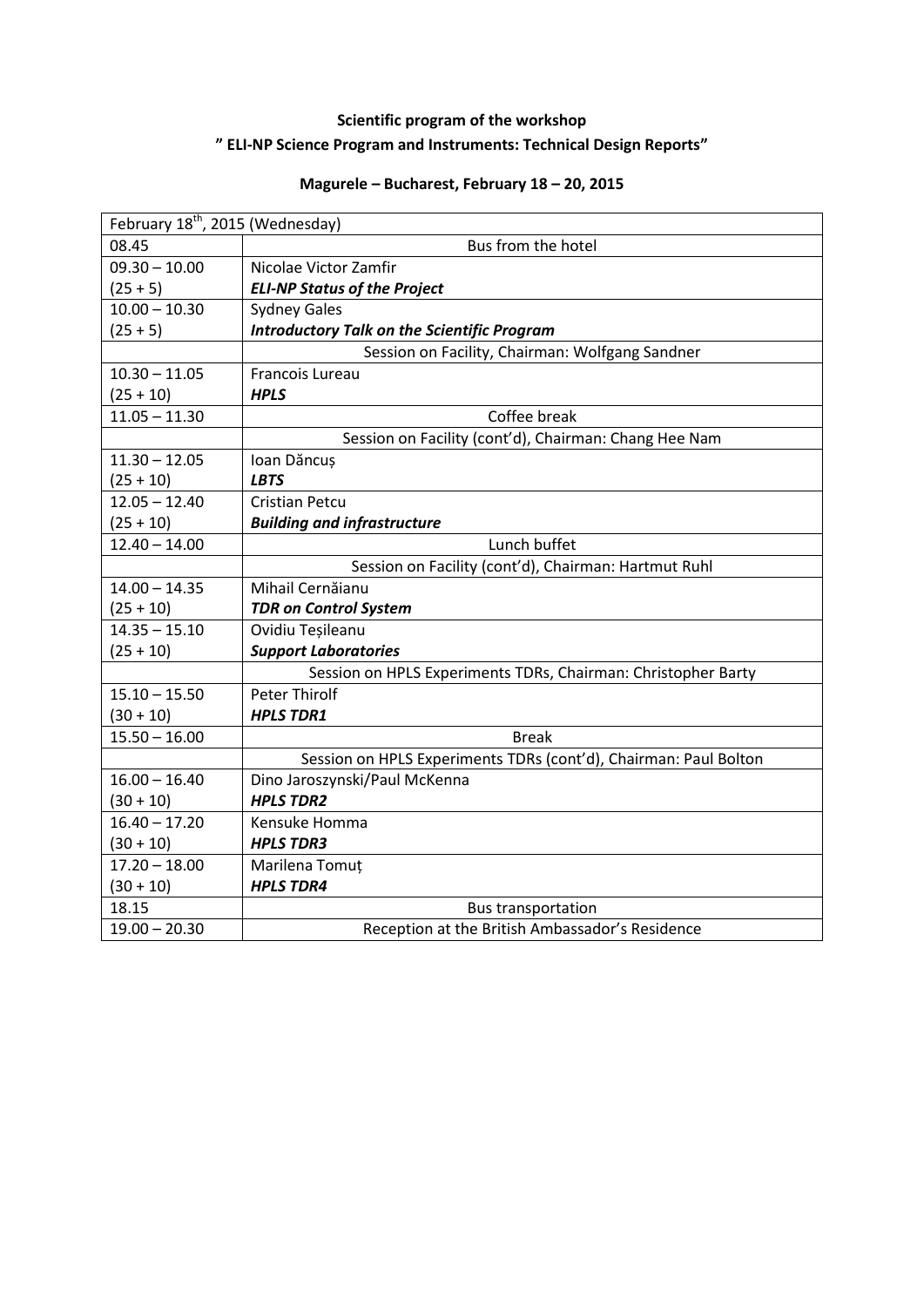| February 19 <sup>th</sup> , 2015 (Thursday) |                                                                        |  |
|---------------------------------------------|------------------------------------------------------------------------|--|
| 08.45                                       | Bus from the hotel                                                     |  |
|                                             | Session on facility (cont'd), Chairman: Angela Bracco                  |  |
| $09.30 - 10.05$                             | Alessandro Variola                                                     |  |
| $(25 + 10)$                                 | <b>GBS</b>                                                             |  |
| $10.05 - 10.40$                             | Henry Weller                                                           |  |
| $(25 + 10)$                                 | <b>TDR on GB delivery and diagnostics</b>                              |  |
| $10.40 - 11.10$                             | Coffee break                                                           |  |
|                                             | Session on GBS Experiments TDRs), Chairman: Norbert Pietralla          |  |
| $11.10 - 11.50$                             | <b>Andreas Zilges</b>                                                  |  |
| $(30 + 10)$                                 | <b>GBS experiments TDR1 (NRF)</b>                                      |  |
| $11.50 - 12.30$                             | Attila Krasznahorkay/Fadi Ibrahim                                      |  |
| $(30 + 10)$                                 | <b>GBS experiments TDR2 (PhF)</b>                                      |  |
| $12.30 - 14.00$                             | Lunch buffet                                                           |  |
|                                             | Session on GBS Experiments TDRs (cont'd) ), Chairman: Faical Azaiez    |  |
| $14.00 - 14.40$                             | Franco Camera/Hiroaki Utsunomiya                                       |  |
| $(30 + 10)$                                 | <b>GBS experiments TDR3 (AbT)</b>                                      |  |
| $14:40 - 15.20$                             | Moshe Gai                                                              |  |
| $(30 + 10)$                                 | <b>GBS experiments TDR4 (CPD)</b>                                      |  |
| $15.20 - 15.50$                             | Coffee break                                                           |  |
|                                             | Session on GBS Experiments TDRs (cont'd) ), Chairman: Umberto Dosselli |  |
| $15.50 - 16.30$                             | Hideaki Ohgaki                                                         |  |
| $(30 + 10)$                                 | <b>GBS applications TDR1 (Industrial Applications)</b>                 |  |
| $16.30 - 17.10$                             | Dana Niculae                                                           |  |
| $(30 + 10)$                                 | <b>GBS applications TDR2 (Medical Applications)</b>                    |  |
| $17.10 - 17.50$                             | Nikolay Djourelov                                                      |  |
| $(30 + 10)$                                 | <b>GBS applications TDR3 (Material Science)</b>                        |  |
| 18.00                                       | Bus to the hotel                                                       |  |
| $19.30 - 21.30$                             | Dinner                                                                 |  |